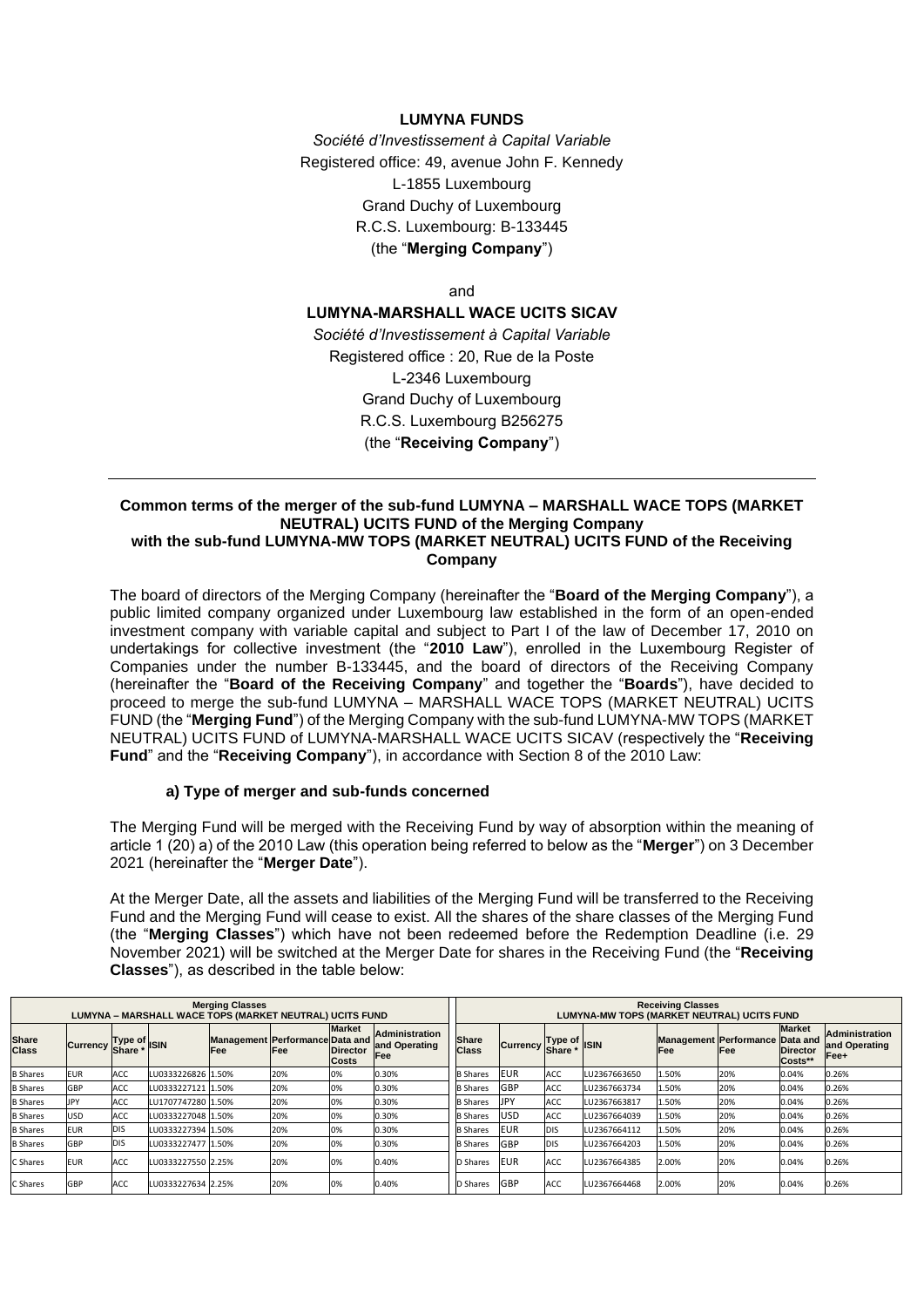| C Shares             | USD        | ACC        | LU0440029659 2.25%       | 20% | 0% | 0.40% | <b>D</b> Shares | USD        | ACC         | LU2367664542 | 2.00%       | 20%       | 0.04% | 0.26% |
|----------------------|------------|------------|--------------------------|-----|----|-------|-----------------|------------|-------------|--------------|-------------|-----------|-------|-------|
| C Shares             | <b>EUR</b> | <b>DIS</b> | LU0333227717 2.25%       | 20% | 0% | 0.40% | D Shares        | <b>EUR</b> | <b>IDIS</b> | LU2367664625 | 2.00%       | 20%       | 0.04% | 0.26% |
| C Shares             | GBP        | <b>DIS</b> | LU0333227808 2.25%       | 20% | 0% | 0.40% | D Shares        | GBP        | <b>IDIS</b> | LU2367664898 | 2.00%       | 20%       | 0.04% | 0.26% |
| <b>G</b> Shares      | <b>EUR</b> | <b>ACC</b> | LU0734574162 1.50%       | 20% | 0% | 0.30% | F1 Shares       | <b>EUR</b> | ACC         | LU2367664971 | 1.50%       | 20%       | 0.04% | 0.26% |
| <b>G</b> Shares      | GBP        | <b>ACC</b> | LU0734574246 1.50%       | 20% | 0% | 0.30% | F1 Shares       | GBP        | ACC         | LU2367665192 | 1.50%       | 20%       | 0.04% | 0.26% |
| <b>G</b> Shares      | USD        | ACC        | LU0734574329 1.50%       | 20% | 0% | 0.30% | F1 Shares       | <b>USD</b> | ACC         | LU2367665275 | 1.50%       | 20%       | 0.04% | 0.26% |
| Management<br>Shares | <b>USD</b> | ACC        | LU0333227980 0.60%       | 10% | 0% | 0.30% | C Shares        | <b>USD</b> | ACC         | LU2367665358 | 0.60%       | 10%       | 0.04% | 0.26% |
| Management<br>Shares | GBP        | <b>DIS</b> | LU0333228012 0.60%       | 10% | 0% | 0.30% | C Shares        | GBP        | <b>DIS</b>  | LU2367665432 | 0.60%       | 10%       | 0.04% | 0.26% |
| X2 Shares            | <b>EUR</b> | ACC        | LU2276582314 Up to 1.50% | 25% | 0% | 0.30% | X2 Shares       | <b>EUR</b> | <b>ACC</b>  | LU2367665515 | Up to 1.50% | Up to 25% | 0.04% | 0.26% |
| <b>Z Shares</b>      | <b>EUR</b> | <b>ACC</b> | LU0860707743 1.50%       | 20% | 0% | 0.40% | Shares          | <b>EUR</b> | ACC         | LU2367665606 | 1.50%       | 20%       | 0.04% | 0.26% |
| <b>Z Shares</b>      | GBP        | <b>ACC</b> | LU0860707826 1.50%       | 20% | 0% | 0.40% | - Shares        | GBP        | <b>ACC</b>  | LU2367665788 | 1.50%       | 20%       | 0.04% | 0.26% |
| <b>Z Shares</b>      | <b>USD</b> | <b>ACC</b> | LU1720796793 1.50%       | 20% | 0% | 0.40% | Shares          | <b>USD</b> | ACC         | LU2367665861 | 1.50%       | 20%       | 0.04% | 0.26% |

 $*$  ACC = accumulating, DIS = distributing

\*\* Estimated

+ This figure includes some of the costs associated with the new structure, as well as the enhanced provision of services to shareholders. Some of the costs will be borne by the Receiving Fund within the Administrative and Operating fee and 0.21% will be borne by the investment manager, Marshall Wace LLP, from the Combined Fee.

**Further Information**: The key features of the Merging Classes and the Receiving Classes are set out in the table above, in order to highlight changes where relevant to the attention of shareholders. This is intended as a brief summary of details of the Merging Classes and the Receiving Classes. If you would like any further information about the Receiving Classes, please contact your usual representative at Lumyna.

> The shareholders of the Merging Fund that have not redeemed before the Redemption Deadline will become shareholders of the Receiving Fund on the Merger Date. The number of shares of a Receiving Class received by a shareholder of a Merging Class will correspond to the number of shares that the shareholder holds in the Merging Class multiplied by the applicable exchange ratio.

## **b) Context and reason for the Merger**

The Board of the Merging Company considers that it is in the shareholders' interests to carry out the Merger as the Merger is expected to bring a number of benefits to investors, in particular:

- All of the UCITS funds managed by Marshall Wace LLP, the investment manager for the Merging and Receiving Funds (the "**Investment Manager**"), will have the same service providers and a uniform dealing process, which the Board of the Merging Company considers will be beneficial for shareholders.
- The rationalisation of the Merging Fund with the range of UCITS funds managed by the Investment Manager onto a single platform will provide an opportunity to achieve efficiencies for the benefit of shareholders.

# **c) Expected impact of the Merger**

The legal, advisory and administrative costs associated with the Merger shall be borne by Lumyna Investments Limited and/or the Investment Manager.

The Receiving Fund will launch on the Merger Date. The Investment Manager does not expect the portfolio of the Merging Fund to change substantially due to the Merger.

The main impacts on the shareholders of the Merging Fund are described in the table below highlighting the differences between the Merging Fund and the Receiving Fund.

UK investors should refer to the Appendix "Passporting to the UK – special considerations for UK Investors" in respect of certain UK marketing considerations.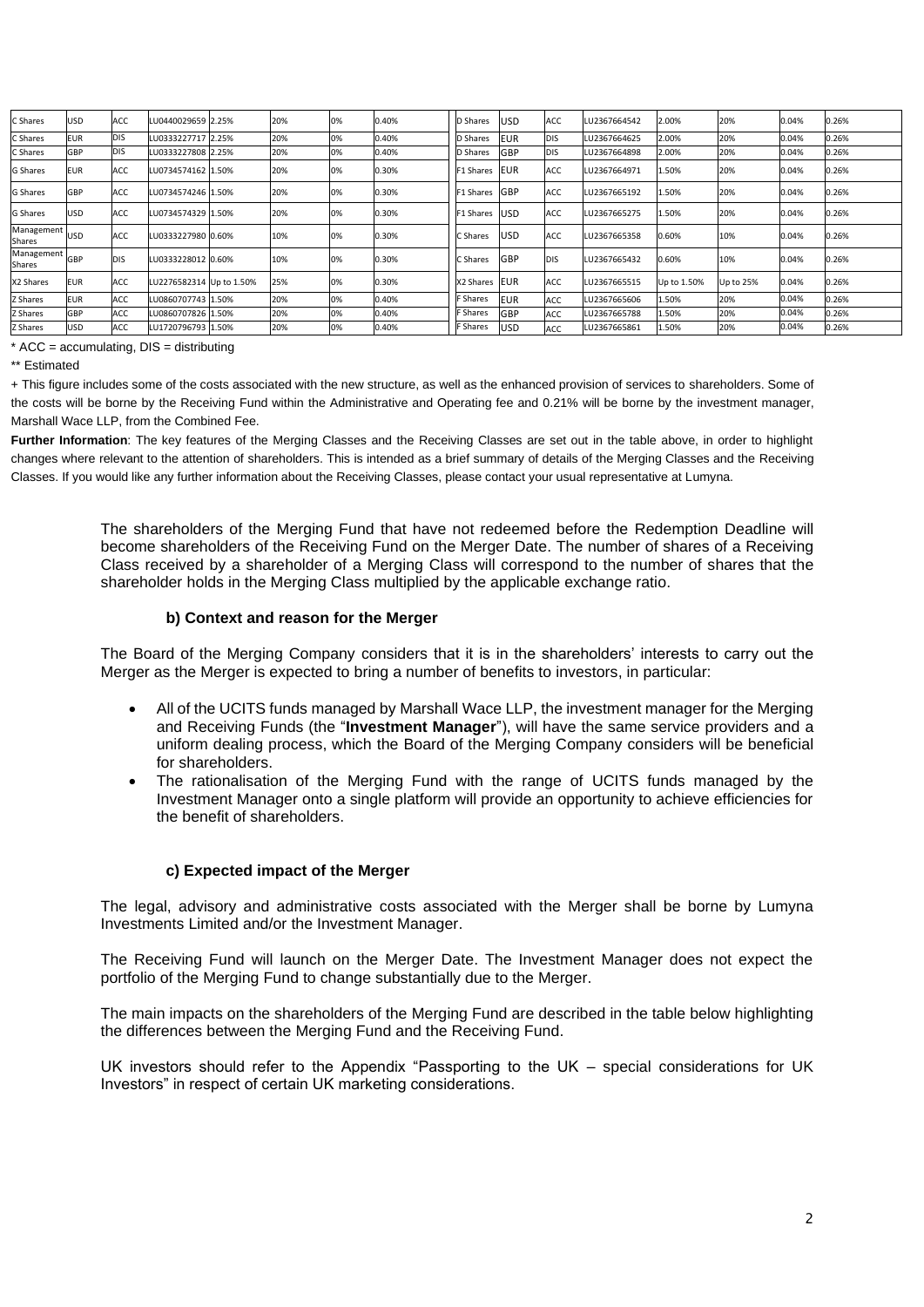|                                | <b>Merging Fund</b>                                                                                                                                                                                                                                                                                                                                                                                                                                                                                                                                                                                                                                                                                                                                                                                                                                                                      | <b>Receiving Fund</b>                                                                                                                                                                                                                                                                                                                                                                                                                                                                                                                                                                                                                                                                                                                                                                                                                                                                                                                                                                                             |
|--------------------------------|------------------------------------------------------------------------------------------------------------------------------------------------------------------------------------------------------------------------------------------------------------------------------------------------------------------------------------------------------------------------------------------------------------------------------------------------------------------------------------------------------------------------------------------------------------------------------------------------------------------------------------------------------------------------------------------------------------------------------------------------------------------------------------------------------------------------------------------------------------------------------------------|-------------------------------------------------------------------------------------------------------------------------------------------------------------------------------------------------------------------------------------------------------------------------------------------------------------------------------------------------------------------------------------------------------------------------------------------------------------------------------------------------------------------------------------------------------------------------------------------------------------------------------------------------------------------------------------------------------------------------------------------------------------------------------------------------------------------------------------------------------------------------------------------------------------------------------------------------------------------------------------------------------------------|
| <b>Name</b>                    | <b>LUMYNA - MARSHALL WACE TOPS</b><br>(MARKET NEUTRAL)<br><b>UCITS FUND</b>                                                                                                                                                                                                                                                                                                                                                                                                                                                                                                                                                                                                                                                                                                                                                                                                              | <b>LUMYNA-MW TOPS (MARKET</b><br><b>NEUTRAL) UCITS FUND</b>                                                                                                                                                                                                                                                                                                                                                                                                                                                                                                                                                                                                                                                                                                                                                                                                                                                                                                                                                       |
| <b>Investment</b><br>objective | <b>Investment Objective:</b>                                                                                                                                                                                                                                                                                                                                                                                                                                                                                                                                                                                                                                                                                                                                                                                                                                                             | <b>Investment Objective:</b>                                                                                                                                                                                                                                                                                                                                                                                                                                                                                                                                                                                                                                                                                                                                                                                                                                                                                                                                                                                      |
|                                | The investment objective of the Sub-fund is<br>to provide investors with consistent absolute<br>returns primarily through investing in global<br>equities. The Sub-fund will seek to preserve<br>capital through the use of various risk<br>management techniques, given its long term<br>investment strategy.<br>The Sub-fund will be managed by Marshall<br>Wace LLP.<br>The Sub-fund is Actively Managed and is not<br>managed in reference to a benchmark.                                                                                                                                                                                                                                                                                                                                                                                                                           | The investment objective of the Sub-fund is<br>to provide investors with consistent absolute<br>returns primarily through investing in global<br>equities. The Sub-fund will seek to preserve<br>capital through the use of various risk<br>management techniques, given its long term<br>investment strategy.<br>The Sub-fund is Actively Managed and is not<br>managed in reference to a benchmark.<br>There can be no assurance that the Sub-fund<br>will achieve its investment objective.                                                                                                                                                                                                                                                                                                                                                                                                                                                                                                                    |
|                                | There can be no assurance that the Sub-fund<br>will achieve its investment objective.                                                                                                                                                                                                                                                                                                                                                                                                                                                                                                                                                                                                                                                                                                                                                                                                    | <b>Investment Approach:</b>                                                                                                                                                                                                                                                                                                                                                                                                                                                                                                                                                                                                                                                                                                                                                                                                                                                                                                                                                                                       |
|                                | <b>Investment Process:</b><br>The assets of the Sub-fund will be used to<br>invest systematically on the basis of those<br>investment ideas of the brokerage community<br>selected by TOPS (Trade Optimised Portfolio<br>System), described more fully below, and to<br>effect additional investment opportunities<br>chosen by the Investment Manager.<br>The TOPS investment process comprises a<br>framework of proprietary applications and<br>models which seeks to capture, appraise,<br>optimise and act upon the investment ideas of<br>contributors from the brokerage community<br>and to aggregate them in a dynamic portfolio<br>construction process. This involves five key<br>elements, which are described below:<br>idea<br>collection,<br>contributor<br>investment<br>relationship management, optimisation, risk<br>management, and trade execution.                 | The assets of the Sub-fund will be used to<br>mainly invest systematically on the basis of<br>those investment ideas of the brokerage<br>community and other information sources<br>selected by TOPS (Trade Optimised Portfolio<br>System), described more fully below. The<br>Investment Manager has discretion to exploit<br>additional investment opportunities (in line<br>with the Investment Policy) identified by the<br>Investment Manager.<br>The TOPS investment process comprises a<br>framework of proprietary applications and<br>models which seeks to capture, appraise,<br>optimise and act upon the investment ideas<br>of<br>contributors<br>from<br>the<br>brokerage<br>community and other information sources<br>and to aggregate them in a dynamic portfolio<br>construction process. This involves five key<br>elements, which are described below:<br>investment<br>idea<br>collection,<br>contributor<br>relationship management, optimisation, risk<br>management, and trade execution. |
|                                | <b>Idea Collection</b><br>The Investment Manager developed the<br>TOPS process to capture what it considered<br>to be the substantial and valuable investment<br>information generated by investment banks<br>and regional brokers, through their sales and<br>research departments,<br>and<br>specialist<br>research boutiques. The Investment Manager<br>individual<br>salespeople<br>with<br>selects<br>appropriate expertise from certain firms to<br>contribute their ideas<br>based on the<br>information resource of their firms to TOPS.<br>Contributor Relationship Management<br>Contributor<br>relationships<br>are<br>actively<br>managed by the Investment Manager to<br>ensure that each contributor<br>regularly<br>appraises the ideas they have supplied.<br>Optimisation<br>The<br>optimisation<br>process<br>seeks<br>systematically to identify those ideas that can | <b>Idea Collection</b><br>The Investment Manager developed the<br>TOPS process to capture what it considered<br>to be the substantial and valuable investment<br>information generated by investment banks<br>and regional brokers, through their sales and<br>research<br>departments,<br>and<br>specialist<br>The<br>Investment<br>research<br>boutiques.<br>Manager selects individual salespeople with<br>appropriate expertise from certain firms to<br>contribute their ideas based on the<br>information resource of their firms to TOPS.<br>Contributor Relationship Management<br>Contributor<br>relationships are managed<br>actively by the Investment Manager to<br>ensure that each contributor regularly<br>appraises the ideas they have supplied.<br>Optimisation<br>The<br>optimisation<br>process<br>seeks<br>systematically to identify those stocks that                                                                                                                                      |
|                                | be combined in a diversified portfolio and                                                                                                                                                                                                                                                                                                                                                                                                                                                                                                                                                                                                                                                                                                                                                                                                                                               | can be combined in a diversified portfolio and                                                                                                                                                                                                                                                                                                                                                                                                                                                                                                                                                                                                                                                                                                                                                                                                                                                                                                                                                                    |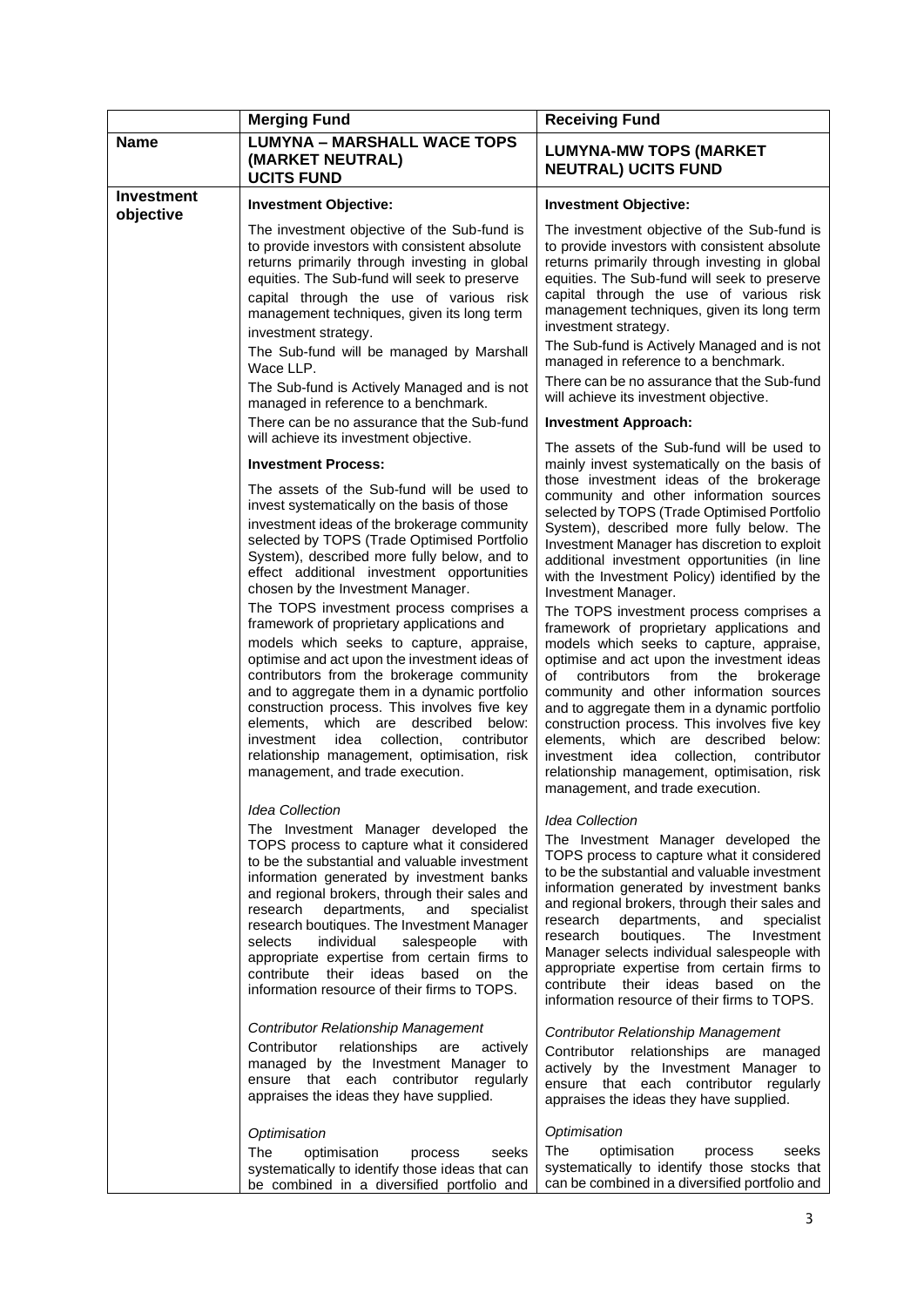|                      | which target the stated risk-return profile. It<br>further ensures diversification both at the<br>position level and also by theme and style.<br><b>Trade Execution</b><br>The Investment Manager manages the<br>execution of each order relative to the trading<br>volume in the relevant security in order to<br>minimise the price impact on the security and<br>the cost to the portfolio, and to ensure that<br>commission costs are controlled.<br><b>Investment Strategies</b><br>The approach that the Sub-fund will use to<br>implement its investment policy will be to<br>invest on the basis of investment ideas driven<br>by (a) general factors such as stock and<br>market momentum and prevailing market<br>themes and events affecting an individual<br>stock in particular (e.g. a merger or takeover,<br>an earnings release, changes to the<br>management of the issuer, or any other<br>commercially significant event); and (b)<br>valuation and fundamental criteria such as<br>earnings growth and outlook for a specific<br>stock. The resulting portfolio is expected to be<br>relatively liquid and diversified.                                                                                                                                           | which target the stated risk-return profile. It<br>further ensures diversification both at the<br>position level and also by theme and style.<br><b>Trade Execution</b><br>The Investment Manager manages the<br>execution of each order relative to the trading<br>volume in the relevant security in order to<br>minimise the price impact on the security and<br>the cost to the portfolio, and to ensure that<br>commission costs are controlled.<br><b>Investment Strategies</b><br>The approach that the Sub-fund will use to<br>implement its investment policy will be to<br>invest on the basis of investment ideas driven<br>by (a) general factors such as stock and<br>market momentum and prevailing market<br>themes and events affecting an individual<br>stock in particular (e.g. a merger or takeover,<br>an earnings release, changes to the<br>management of the issuer, or any other<br>commercially significant event); and (b)<br>valuation and fundamental criteria such as<br>earnings growth and outlook for a specific<br>stock. The resulting portfolio is expected to<br>be relatively liquid and diversified.                                                                                                                                             |
|----------------------|---------------------------------------------------------------------------------------------------------------------------------------------------------------------------------------------------------------------------------------------------------------------------------------------------------------------------------------------------------------------------------------------------------------------------------------------------------------------------------------------------------------------------------------------------------------------------------------------------------------------------------------------------------------------------------------------------------------------------------------------------------------------------------------------------------------------------------------------------------------------------------------------------------------------------------------------------------------------------------------------------------------------------------------------------------------------------------------------------------------------------------------------------------------------------------------------------------------------------------------------------------------------------------------|-----------------------------------------------------------------------------------------------------------------------------------------------------------------------------------------------------------------------------------------------------------------------------------------------------------------------------------------------------------------------------------------------------------------------------------------------------------------------------------------------------------------------------------------------------------------------------------------------------------------------------------------------------------------------------------------------------------------------------------------------------------------------------------------------------------------------------------------------------------------------------------------------------------------------------------------------------------------------------------------------------------------------------------------------------------------------------------------------------------------------------------------------------------------------------------------------------------------------------------------------------------------------------------------|
| Investment<br>Policy | The Sub-Fund's assets will be predominantly<br>invested in global equities, either directly or<br>through financial derivative instruments<br>including (list not exhaustive) OTC swap<br>transactions on an arm's length basis with<br>first class financial institutions acting as swap<br>counterparty and options, forward contracts<br>and futures.<br>Such global equities will be listed or traded<br>on (i) a Regulated market or (ii) stock<br>exchange in the European Union, the<br>Organisation for Economic Co-operation and<br>Development, Hong Kong, Singapore and<br>South Africa, (iii) NASDAQ, (iv) NASDAQ<br>Europe, (v) the market in US government<br>securities which is conducted by primary<br>dealers which are regulated by the Federal<br>Reserve Bank of New York, (vi) the market in<br>transferable securities conducted by primary<br>dealers and secondary dealers which are<br>regulated by the US Securities and<br>Exchange Commission and by the NASD<br>and (vii) the over-the-counter market in<br>Tokyo regulated by the Securities Dealers<br>Association of Japan and (viii) any other<br>eligible regulated exchange or market in<br>accordance with the investment restrictions<br>as laid down in the general part of the<br>Prospectus. | The assets of the Sub-Fund will be used to<br>mainly invest systematically on the basis of<br>those investment ideas of the brokerage<br>community and other information sources<br>selected by TOPS (Trade Optimised<br>Portfolio System), described more fully<br>below. The Investment Manager has<br>discretion to exploit additional investment<br>opportunities (in line with the Investment<br>Policy) identified by the Investment<br>Manager.<br>Sub-Fund's<br>The<br>assets<br>will<br>be<br>predominantly invested in global equities,<br>either<br>directly or<br>through<br>Financial<br>Derivative Instruments as further described<br>in Appendix 2. The Sub-Fund may invest a<br>substantial portion of its net assets in<br>Derivative<br>for<br>Financial<br>Instruments<br>investment purposes and for the purposes of<br>hedging.<br>In addition, the Sub-Fund's assets may be<br>invested on an ancillary basis in debt<br>securities (including those that are credit<br>linked) listed on a stock exchange or dealt<br>on a regulated market issued by financial or<br>credit institutions or corporate issuers or<br>sovereign states (including those from<br>emerging markets) and/or supranational<br>organisations.<br>The Sub-Fund may also invest in debt |
|                      | In addition, the Sub-Fund's assets may be<br>invested on an ancillary basis in debt<br>securities (including those that are credit<br>linked) listed on a stock exchange or dealt on<br>a Regulated Market issued by financial or                                                                                                                                                                                                                                                                                                                                                                                                                                                                                                                                                                                                                                                                                                                                                                                                                                                                                                                                                                                                                                                     | securities such as bonds, notes (including P-<br>notes and exchange traded notes) and<br>ETCs (which are listed on an eligible market,<br>secured, undated, limited recourse debt<br>securities and may be issued by entities                                                                                                                                                                                                                                                                                                                                                                                                                                                                                                                                                                                                                                                                                                                                                                                                                                                                                                                                                                                                                                                           |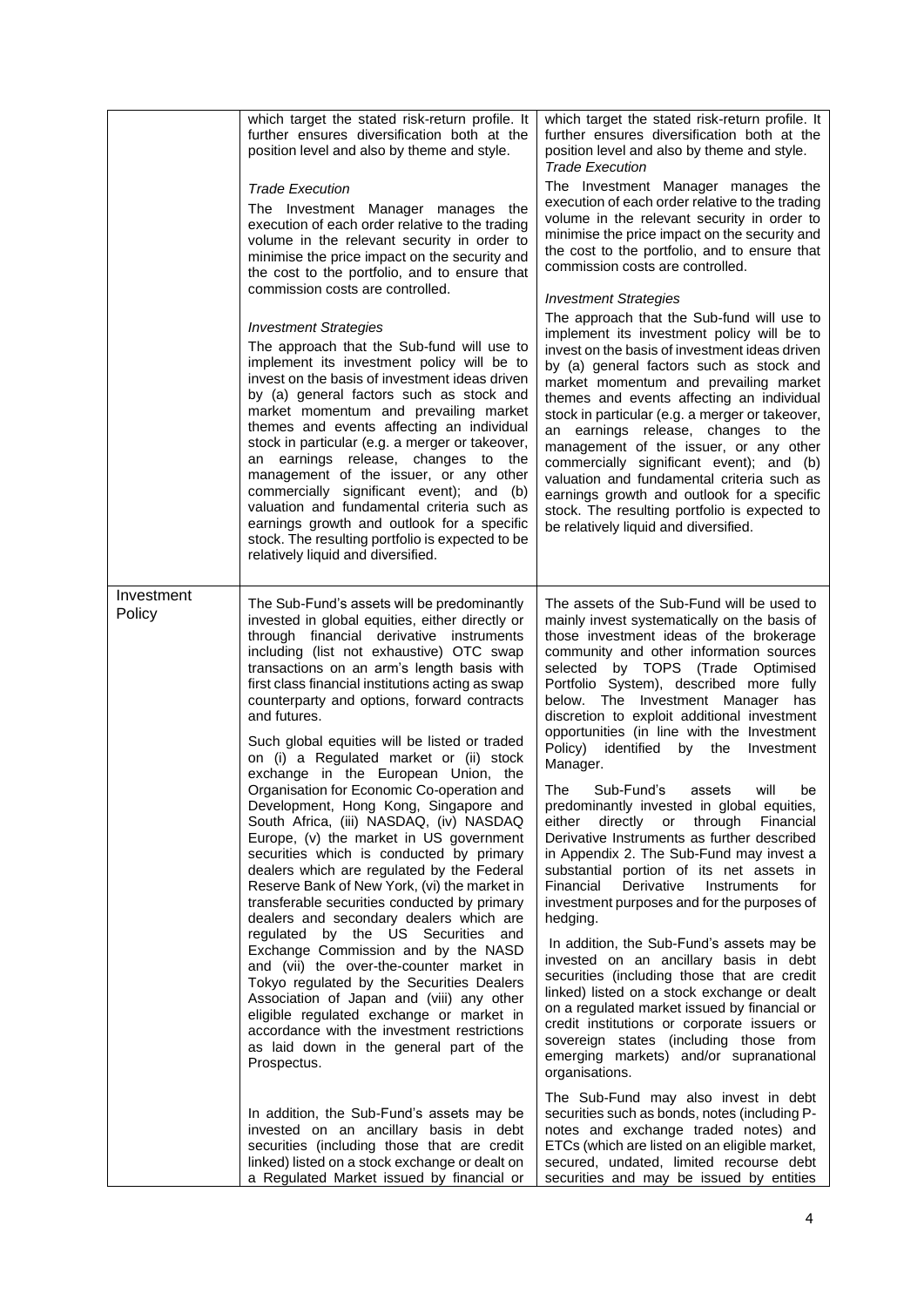| credit institutions or corporate issuers or<br>sovereign states (including those from<br>emerging markets) and/or supranational<br>organisations.<br>The Sub-Fund will not invest more than 10<br>per cent of its Net Asset Value in units of<br>other UCITS or other collective investment<br>undertakings.<br>The Investment Manager will pursue a<br>discretionary hedging policy to preserve<br>investors' capital in line with its long term<br>investment strategy.<br>Although the investment objective of the Sub-<br>Fund is to provide investors with consistent<br>absolute returns by implementing a market<br>neutral investment strategy, the net market<br>exposure of the Sub-Fund may temporarily<br>vary according to the Investment Manager's<br>view of market prospects and the Sub-Fund<br>may be net short of markets or net long of<br>markets. However, the overall net market                                                                                                                                                                                                                     | specialising in issuing specialist exchange<br>traded products).<br>The Sub-Fund may invest in equities and<br>debt securities of or issued by Chinese<br>companies, through regulated markets. The<br>Investment<br>Manager will<br>pursue<br>- a<br>discretionary hedging policy to preserve<br>investors' capital in line with its long term<br>Although<br>investment<br>strategy.<br>the<br>investment objective of the Sub-Fund is to<br>provide investors with consistent absolute<br>returns by implementing a market neutral<br>investment strategy, the net equity exposure<br>of the Sub-Fund may temporarily vary<br>according to the Investment Manager's view<br>of market prospects and the Sub-Fund may<br>be net short of markets or net long of<br>markets. However, the overall net equity<br>exposure of the Sub-Fund will not normally<br>exceed a range from 15% net short to 15%<br>net long. The range stated above will allow<br>Investment<br>Manager<br>the<br>to<br>apply                     |
|-----------------------------------------------------------------------------------------------------------------------------------------------------------------------------------------------------------------------------------------------------------------------------------------------------------------------------------------------------------------------------------------------------------------------------------------------------------------------------------------------------------------------------------------------------------------------------------------------------------------------------------------------------------------------------------------------------------------------------------------------------------------------------------------------------------------------------------------------------------------------------------------------------------------------------------------------------------------------------------------------------------------------------------------------------------------------------------------------------------------------------|---------------------------------------------------------------------------------------------------------------------------------------------------------------------------------------------------------------------------------------------------------------------------------------------------------------------------------------------------------------------------------------------------------------------------------------------------------------------------------------------------------------------------------------------------------------------------------------------------------------------------------------------------------------------------------------------------------------------------------------------------------------------------------------------------------------------------------------------------------------------------------------------------------------------------------------------------------------------------------------------------------------------------|
| exposure of the Sub-Fund will not exceed a<br>range from 15 per cent net short to 15 per<br>cent net long. The range stated above will<br>allow the Investment Manager to apply<br>appropriate risk management measures<br>when necessary. Where the Investment<br>Manager wishes to take short positions in<br>equities, it will do so exclusively through the<br>use of equity derivatives. For long exposures<br>to equities, the Investment Manager will<br>utilize equity derivatives where it considers<br>that such instruments are the most<br>appropriate or cost-effective means of<br>accessing the relevant underlying equities.<br>The Sub-Fund will take long and short<br>positions over a variety of time periods,<br>however the combination of long and short<br>positions will never result in uncovered short<br>positions.<br>The pricing of OTC Derivatives contracts will<br>be performed independently of the trading<br>desks of the OTC swap counterparties, which<br>are the counterparties to the Sub-Fund in<br>respect of OTC Derivative contracts.<br>The Sub-Fund's gross exposure to Total | appropriate risk management measures<br>when necessary.<br>Where the Investment Manager wishes to<br>take short positions in equities, it will do so<br>exclusively through the use of equity<br>Financial Derivative Instruments. For long<br>exposures to equities, the Investment<br>Manager will utilize equity Financial<br>Derivative Instruments where it considers<br>that such instruments are the most<br>appropriate or cost-effective means of<br>accessing the relevant underlying equities.<br>The Sub-Fund will take long and short<br>positions over a variety of time periods,<br>however the combination of long and short<br>positions will never result in uncovered short<br>positions.<br>The pricing of OTC derivatives contracts will<br>be performed independently of the trading<br>desks of the OTC swap counterparties,<br>which are the counterparties to the Sub-<br>Fund in respect of OTC derivative contracts.<br>The Sub-Fund may also invest:<br>up to 15% of its assets in contingent |
| Return Swaps (including contracts for<br>expected<br>difference) is<br>represent<br>to<br>approximately 250% of its Net Asset Value<br>and will not exceed 350% of its Net Asset<br>Value. In certain circumstances, these<br>proportions may be higher. The Sub-Fund is<br>not exposed to SFTs.                                                                                                                                                                                                                                                                                                                                                                                                                                                                                                                                                                                                                                                                                                                                                                                                                            | convertible bonds.<br>In order to achieve its investment objective,<br>the Sub-Fund may invest in (i) ADR/GDR, (ii)<br>closed ended real estate investment trust<br>(REITS), (iii) alternative investment markets<br>(such as the AIM Italia or the AIM London)<br>and (iv) structured products and securitized<br>assets including but not limited to equity-<br>linked notes, exchange traded notes and<br>FX-linked notes.<br>Some of the Sub-Fund's assets may also be<br>held on an ancillary basis in cash or cash<br>equivalents (including, without limitation, via<br>a holding in money market funds), pending<br>reinvestment,<br>this<br>if<br>considered<br>is                                                                                                                                                                                                                                                                                                                                               |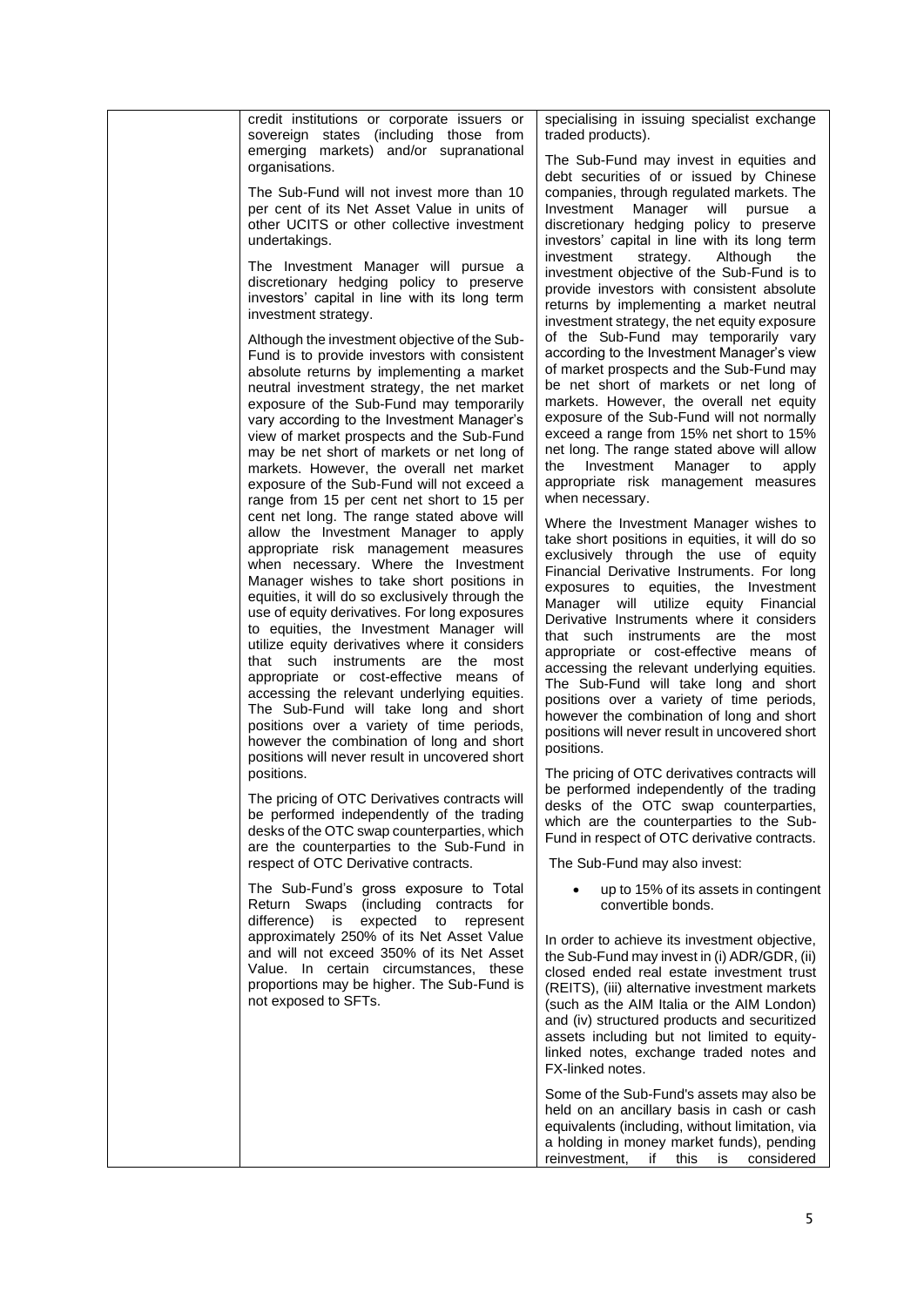|                                                          |                                          |                                                                                                                                                                                                                                                                                                                                                                                                                                                                                                                                                                                                                                                                                                                                                                                                                                                                                                                                                                                                                                                                                                                                                                                                                                                                                                                                                                                                                                    | appropriate to the objective of maximising<br>returns.                                                                                                                                                                                                                                                                                                                                                                                                                                                                                                                                                                                                                                                                                                                                                                                                                                                                                                                                                                                                                                                                                                                     |                                                                                                                                                                                                                                                    |  |  |
|----------------------------------------------------------|------------------------------------------|------------------------------------------------------------------------------------------------------------------------------------------------------------------------------------------------------------------------------------------------------------------------------------------------------------------------------------------------------------------------------------------------------------------------------------------------------------------------------------------------------------------------------------------------------------------------------------------------------------------------------------------------------------------------------------------------------------------------------------------------------------------------------------------------------------------------------------------------------------------------------------------------------------------------------------------------------------------------------------------------------------------------------------------------------------------------------------------------------------------------------------------------------------------------------------------------------------------------------------------------------------------------------------------------------------------------------------------------------------------------------------------------------------------------------------|----------------------------------------------------------------------------------------------------------------------------------------------------------------------------------------------------------------------------------------------------------------------------------------------------------------------------------------------------------------------------------------------------------------------------------------------------------------------------------------------------------------------------------------------------------------------------------------------------------------------------------------------------------------------------------------------------------------------------------------------------------------------------------------------------------------------------------------------------------------------------------------------------------------------------------------------------------------------------------------------------------------------------------------------------------------------------------------------------------------------------------------------------------------------------|----------------------------------------------------------------------------------------------------------------------------------------------------------------------------------------------------------------------------------------------------|--|--|
|                                                          |                                          |                                                                                                                                                                                                                                                                                                                                                                                                                                                                                                                                                                                                                                                                                                                                                                                                                                                                                                                                                                                                                                                                                                                                                                                                                                                                                                                                                                                                                                    | Regulation                                                                                                                                                                                                                                                                                                                                                                                                                                                                                                                                                                                                                                                                                                                                                                                                                                                                                                                                                                                                                                                                                                                                                                 | The Principal Investment Manager and the<br>Investment Manager have classified this<br>Sub-Fund as an Article 6 fund pursuant to<br>(EU)<br>2019/2088<br>on<br>sustainability-related disclosures in<br>the<br>financial services sector ("SFDR"). |  |  |
| Global<br>exposure                                       | derivative<br>portfolio.<br>environment. | In accordance with the CSSF Circular<br>11/512, the Sub-Fund will use an absolute<br>value at risk (VaR) approach to monitor its<br>global exposure resulting from the use of<br>financial derivative instruments. Based on<br>the investment strategy and the risk profile of<br>the Sub-Fund the absolute VaR limit is 5%.<br>There are two methods of calculating the<br>leverage of the Sub-Funds: the commitment<br>approach and the sum of notionals of<br>financial derivative instruments approach.<br>The commitment approach defines the<br>leverage as the market risk exposure gained<br>in excess of the Sub-Funds' assets under<br>management through the use of financial<br>derivative instruments. The sum of notionals<br>of financial derivative instruments approach<br>defines the leverage as the sum of the<br>absolute value of the notional of all financial<br>instruments in the<br>relevant<br>Based on the sum of the notional of financial<br>derivative instruments approach, the Sub-<br>Fund's expected level of leverage will<br>generally vary from 100% to 350% of the<br>Sub-Fund's NAV. Based on the commitment<br>approach, the Sub-Fund's expected level of<br>leverage will generally vary from 100% to<br>300% of the Sub-Fund's NAV. The Sub-<br>Fund's level of leverage may possibly be<br>higher under certain circumstances including<br>but not limited to a low market volatility | The<br>"absolute"<br>value-at-risk<br>("VaR")<br>approach is the primary risk indicator used<br>by the Investment Manager to measure<br>global exposure, details of which are set out<br>in Appendix 1 of the Prospectus. Under<br>normal market conditions the VaR of the<br>Sub-Fund is not expected to exceed 6% of<br>the Net Asset Value of the Sub-Fund.<br>Leverage will only be achieved through<br>Financial Derivative Instruments.<br>The level of leverage calculated using the<br>sum of the notionals of the Financial<br>Derivative Instruments utilised by the Sub-<br>Fund will generally under normal market<br>conditions not exceed 550% of the Net Asset<br>Value of the Sub-Fund. The leverage figure<br>calculated using the sum of the notionals of<br>the Financial Derivative Instruments used<br>does not take into account any netting and<br>hedging arrangements that the Sub-Fund<br>has in place at any time.<br>The Sub-Fund may invest in Financial<br>Derivative Instruments which, based on the<br>sum of notionals, generate high leverage<br>figures. This has the potential to magnify<br>investment gains and losses to investors. |                                                                                                                                                                                                                                                    |  |  |
| <b>Accounting</b><br>currency                            | <b>USD</b>                               |                                                                                                                                                                                                                                                                                                                                                                                                                                                                                                                                                                                                                                                                                                                                                                                                                                                                                                                                                                                                                                                                                                                                                                                                                                                                                                                                                                                                                                    | <b>USD</b>                                                                                                                                                                                                                                                                                                                                                                                                                                                                                                                                                                                                                                                                                                                                                                                                                                                                                                                                                                                                                                                                                                                                                                 |                                                                                                                                                                                                                                                    |  |  |
| <b>Synthetic Risk</b><br>and Reward<br><b>Indicators</b> | 4                                        |                                                                                                                                                                                                                                                                                                                                                                                                                                                                                                                                                                                                                                                                                                                                                                                                                                                                                                                                                                                                                                                                                                                                                                                                                                                                                                                                                                                                                                    | 4                                                                                                                                                                                                                                                                                                                                                                                                                                                                                                                                                                                                                                                                                                                                                                                                                                                                                                                                                                                                                                                                                                                                                                          |                                                                                                                                                                                                                                                    |  |  |
| Performance<br>Fee                                       | <b>B</b> Shares                          | 20% p.a. of New<br>Net Appreciation                                                                                                                                                                                                                                                                                                                                                                                                                                                                                                                                                                                                                                                                                                                                                                                                                                                                                                                                                                                                                                                                                                                                                                                                                                                                                                                                                                                                | <b>B</b> Shares                                                                                                                                                                                                                                                                                                                                                                                                                                                                                                                                                                                                                                                                                                                                                                                                                                                                                                                                                                                                                                                                                                                                                            | 20% p.a. of<br>outperformance above<br><b>High Water Mark</b>                                                                                                                                                                                      |  |  |
|                                                          | C Shares                                 | 20% p.a. of New<br>Net Appreciation                                                                                                                                                                                                                                                                                                                                                                                                                                                                                                                                                                                                                                                                                                                                                                                                                                                                                                                                                                                                                                                                                                                                                                                                                                                                                                                                                                                                | D Shares                                                                                                                                                                                                                                                                                                                                                                                                                                                                                                                                                                                                                                                                                                                                                                                                                                                                                                                                                                                                                                                                                                                                                                   | 20% p.a. of<br>outperformance above<br>High Water Mark                                                                                                                                                                                             |  |  |
|                                                          | G Shares                                 | 20% p.a. of New<br>Net Appreciation                                                                                                                                                                                                                                                                                                                                                                                                                                                                                                                                                                                                                                                                                                                                                                                                                                                                                                                                                                                                                                                                                                                                                                                                                                                                                                                                                                                                | F1 Shares *                                                                                                                                                                                                                                                                                                                                                                                                                                                                                                                                                                                                                                                                                                                                                                                                                                                                                                                                                                                                                                                                                                                                                                | 20% p.a. of<br>outperformance above<br><b>High Water Mark</b>                                                                                                                                                                                      |  |  |
|                                                          | X Shares                                 | Up to 25% p.a. of<br>New Net<br>Appreciation                                                                                                                                                                                                                                                                                                                                                                                                                                                                                                                                                                                                                                                                                                                                                                                                                                                                                                                                                                                                                                                                                                                                                                                                                                                                                                                                                                                       | X Shares                                                                                                                                                                                                                                                                                                                                                                                                                                                                                                                                                                                                                                                                                                                                                                                                                                                                                                                                                                                                                                                                                                                                                                   | Up to 25% p.a. of<br>outperformance above<br>High Water Mark                                                                                                                                                                                       |  |  |
|                                                          | Z Shares                                 | 20% p.a. of New Net<br>Appreciation                                                                                                                                                                                                                                                                                                                                                                                                                                                                                                                                                                                                                                                                                                                                                                                                                                                                                                                                                                                                                                                                                                                                                                                                                                                                                                                                                                                                | <b>F</b> Shares                                                                                                                                                                                                                                                                                                                                                                                                                                                                                                                                                                                                                                                                                                                                                                                                                                                                                                                                                                                                                                                                                                                                                            | 20% p.a. of<br>outperformance above<br>High Water Mark                                                                                                                                                                                             |  |  |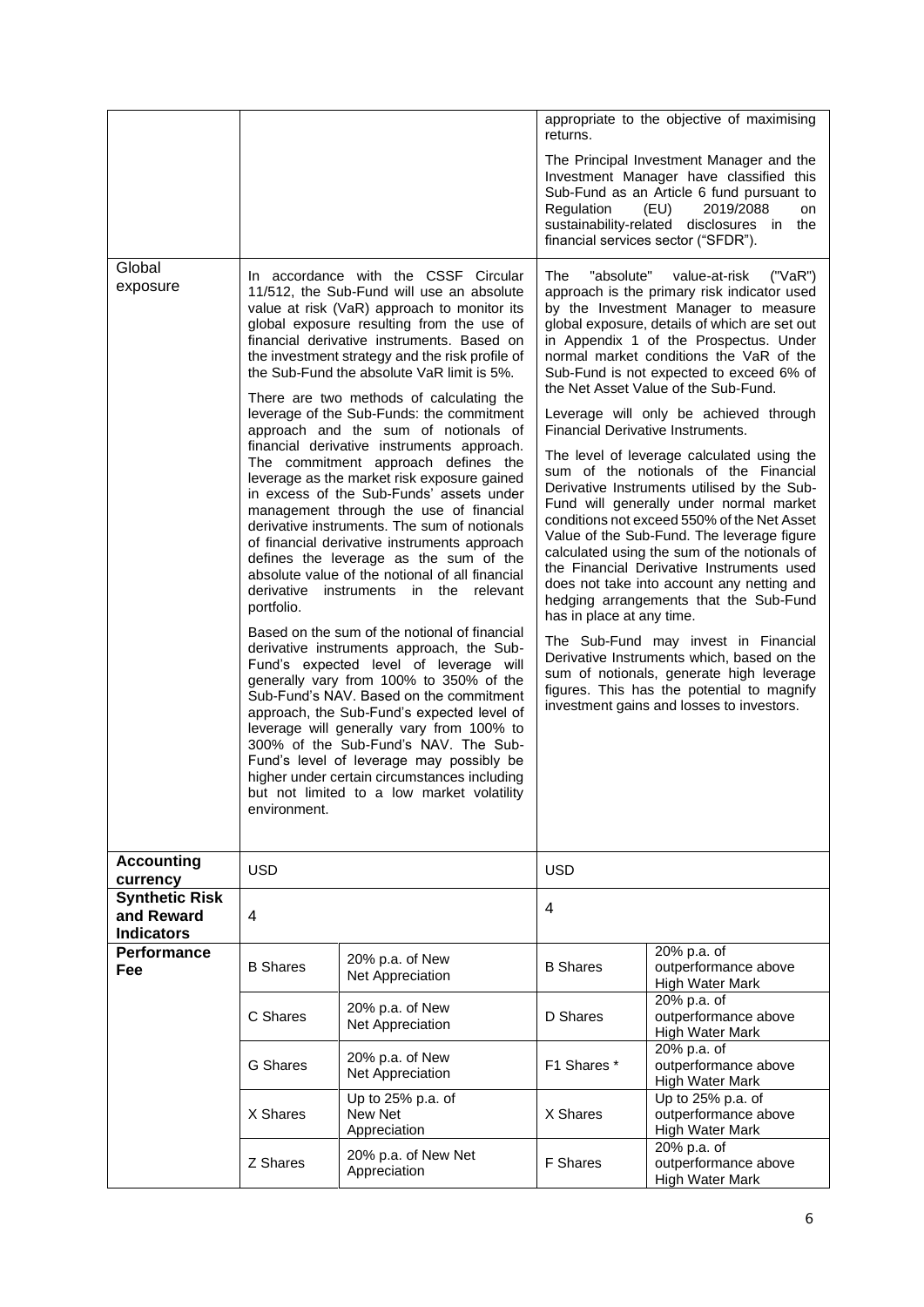|                       | Management<br><b>Shares</b>  | 10% p.a. of New<br>Net Appreciation | C Shares        | Up to 10% p.a. of<br>outperformance above<br><b>High Water Mark</b> |  |  |
|-----------------------|------------------------------|-------------------------------------|-----------------|---------------------------------------------------------------------|--|--|
| <b>Maximum</b>        | <b>B</b> Shares              | 1.50% p.a.                          | <b>B</b> Shares | 1.50% p.a.                                                          |  |  |
| <b>Combined fees</b>  | C Shares                     | 2.25% p.a.                          | D Shares        | 2.00% p.a.                                                          |  |  |
|                       | G Shares                     | 1.50% p.a.                          | F1 Shares *     | 1.50% p.a.                                                          |  |  |
|                       | X Shares                     | Up to 1.50%<br>p.a.                 | X Shares        | Up to 1.50% p.a.                                                    |  |  |
|                       | Z Shares                     | 1.50% p.a.                          | F Shares        | 1.50% p.a.                                                          |  |  |
|                       | Management<br><b>Shares</b>  | $0.60\%$ p.a.                       | C Shares        | $0.60\%$ p.a.                                                       |  |  |
|                       | <b>B</b> Shares              | Up to 0.30% p.a.                    | <b>B</b> Shares | $0.26\%$ p.a.                                                       |  |  |
|                       | C Shares                     | Up to 0.40% p.a.                    | D Shares        | $0.26\%$ p.a.                                                       |  |  |
| <b>Administration</b> | G Shares                     | Up to 0.30% p.a.                    | F1 Shares *     | $0.26%$ p.a.                                                        |  |  |
| and Operating         | X Shares<br>Up to 0.30% p.a. |                                     | X Shares        | $0.26%$ p.a.                                                        |  |  |
| <b>Fee</b>            | Z Shares                     | Up to 0.40% p.a.                    | F Shares        | $0.26%$ p.a.                                                        |  |  |
|                       | Management<br><b>Shares</b>  | Up to 0.30% p.a.                    | C Shares        | $0.26\%$ p.a.                                                       |  |  |

\* F1 Shares in the Receiving Fund given in exchange of G Shares in the Merging Fund will be listed.

## The **Synthetic Risk and Reward Indicators** will remain the same as shown in the above table.

With the exception of minimum initial and subsequent subscription amount, the **Merging Classes and the Receiving Classes will have similar characteristics** (any applicable fees such as dividend payment policy, subscription, redemption and switching fees, currency, exchange rate risk hedging fee will remain the same).

## **d) Criteria adopted for valuing the net assets on the date of calculation of the exchange ratio**

The respective NAVs of the various Merging Classes as at the Merger Date used to calculate the exchange ratio will be calculated in accordance with the provisions of the respective prospectuses and articles of association of the Merging Company and the Receiving Company. The exchange ratio for the Receiving Classes within the Receiving Fund will be calculated on a 1:1 basis.

The usual valuation rules will apply without any exceptional rules being necessary.

# **e) Method of calculating the exchange ratio**

The exchange ratio between the shares of the Merging Classes and those of the Receiving Classes shall be calculated on 3 December 2021. The exchange ratio will be calculated by dividing the NAV per share of the Merging Classes by the initial issue price per share of the Receiving Classes. As the Receiving Fund will launch on the Merger Date, it will not comprise any assets or liabilities at the Merger and the shares of the Receiving Classes will be issued at a price equal to the closing NAV of the corresponding Merging Classes and so the exchange ratio for Receiving Classes will be calculated on a 1:1 basis.

# **f) Merger Date**

The date on which the Merger takes effect (the **Merger Date**) is 3 December 2021 or any other subsequent date determined by the Boards.

# **g) Rules applicable to the transfer of assets and the exchange of shares**

At the Merger Date, all the assets and liabilities of the Merging Fund will be transferred to the Receiving Fund and the Merging Fund shall cease to exist.

The number of shares of a Receiving Class received by a shareholder of a Merging Class will correspond to the number of shares that the shareholder holds in the Merging Class on the Merger Date multiplied by the applicable exchange ratio. No cash payment will be made in connection with the switch of shares involved in the Merger.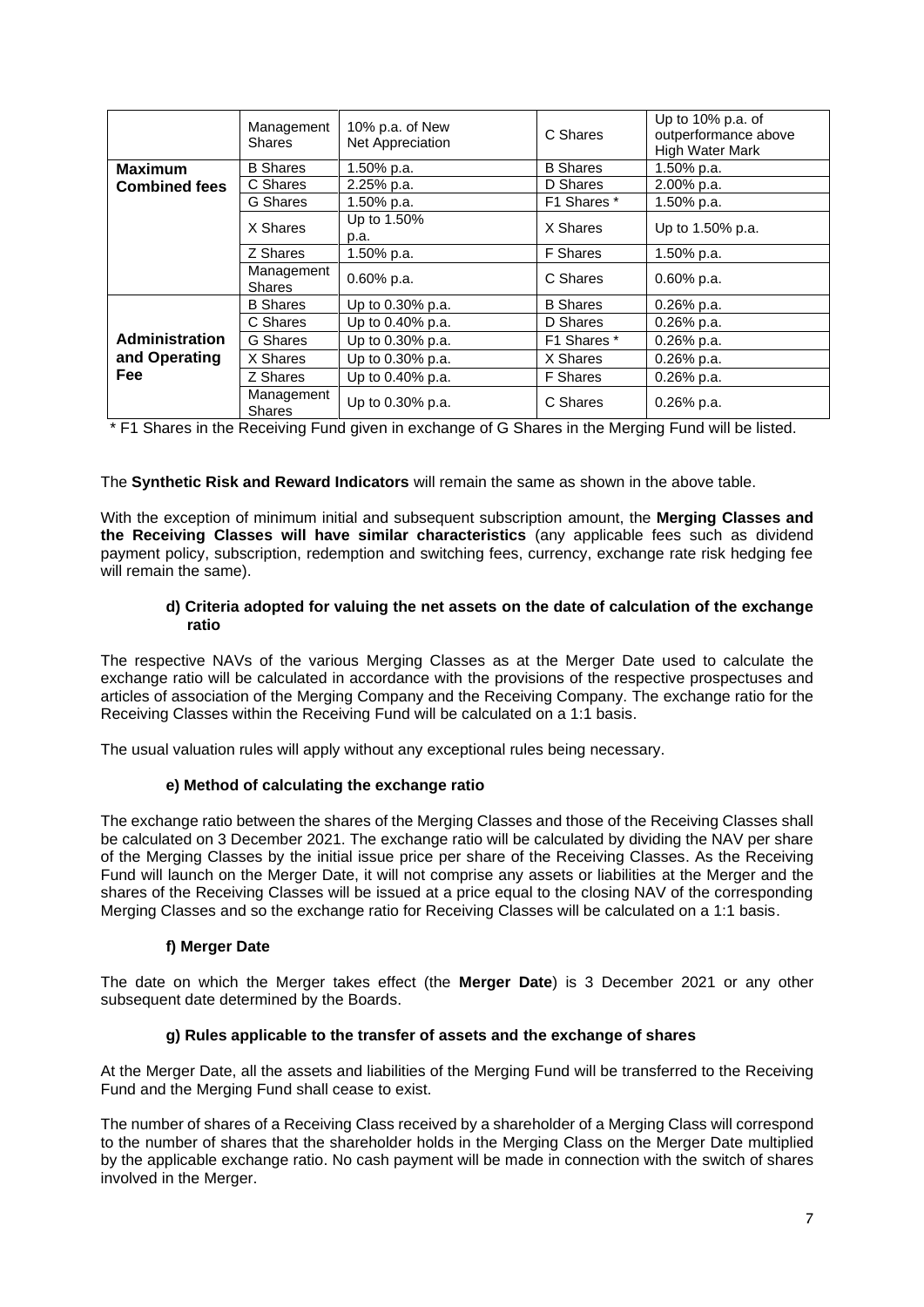Shareholders who do not wish to take part in the Merger are entitled to request, from the date of the notice of merger until the Redemption Deadline, the redemption of their shares in the Merging Fund free of any charges.

Any request for redemption of the shares of the Merging Fund must be received by 29 November 2021, at 12 noon, Luxembourg time (the "**Redemption Deadline**"). Any request for redemption of the shares of the Merging Fund received beyond the Redemption Deadline will be rejected.

The last date on which subscriptions and conversions into the Merging Fund will be accepted will be 22 November 2021, at 12 noon, Luxembourg time. Any application for subscription of the shares of the Merging Fund received beyond this date and time will be rejected.

Redemptions of shares will be effected at the net asset value (NAV) per share at the Redemption Deadline in accordance with the provisions of the Merging Company's prospectus which is available free of charge at the registered office of the Merging Company on every banking day in Luxembourg and London during normal office opening hours and is available on www.lumyna.com.

In accordance with article 72 of the 2010 Law, the shareholders of the Merging Fund will be informed about the main aspects of this joint merger plan by a notice that will be dated 29 October 2021. The prospectus of the Receiving Company and the Key Investor Information Documents relating to the Receiving Fund are available free of charge to the shareholders of the Merging Fund at the registered office of the Receiving Company, on every banking day in Luxembourg, London and Dublin during normal office opening hours and are available on www.lumyna.com. Shareholders can also obtain additional information at the registered office of the Merging Company and can in particular obtain on request a copy of the report of the approved independent auditor of the Merging Company.

PricewaterhouseCoopers Société *coopérative*, the approved independent auditor of the Merging Company shall issue a report on the Merger which shall include the validation of the criteria adopted to value the assets and any liabilities at the date on which the exchange ratio is calculated, and the method of calculating the exchange ratio. A copy of this approved independent auditor's report will be made available to the shareholders and to the *Commission de Surveillance du Secteur Financier* ("**CSSF**") free of charge upon request at the registered office of the Merging Company or by contacting info@lumyna.com.

State Street Bank International GmbH, Luxembourg Branch, acting as depositary bank of the Merging Company and J.P. Morgan Bank (Luxembourg) S.A., acting as depositary bank of the Receiving Company, are responsible for verifying that the elements set out in article 69, paragraph (1), points a), f) and g), comply with the requirements of the 2010 Law and with the articles of association of the Merging Company and of the Receiving Company.

Claude Kremer Chairman of the Board of Directors of Lumyna Funds Date: 29 October 2021

Cole

Thomas Seale Director of Lumyna-Marshall Wace UCITS SICAV Date: 29 October 2021